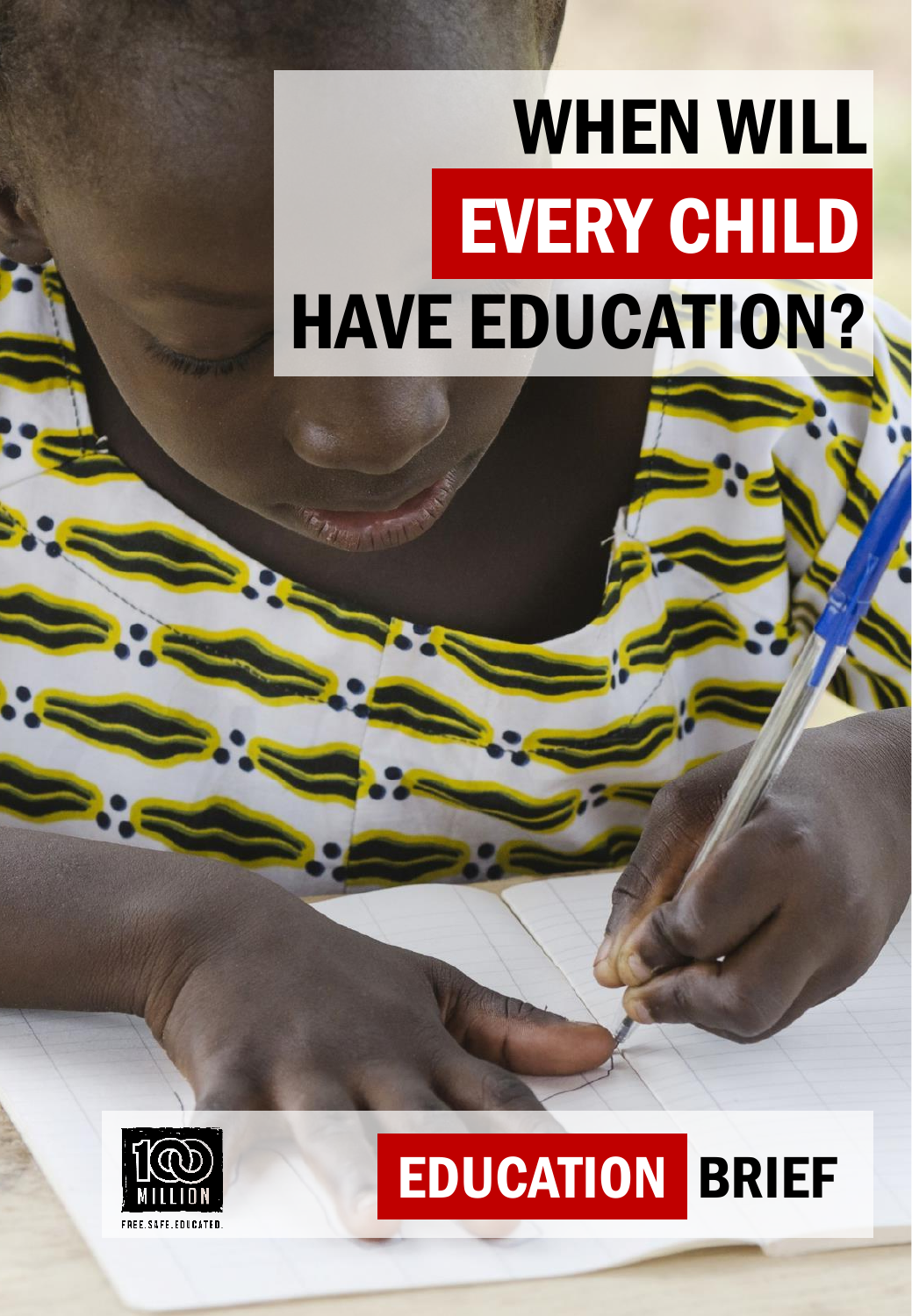## WHY ISN'T EVERY CHILD IN SCHOOL?

Quality education is proven to be the most effective way of empowering children, strengthening societies and ending exclusion for good. For example, if everyone completed secondary education, 420 million people would be lifted out of poverty – cutting the number of people living in poverty worldwide by more than half. Girls who complete education are six times less likely to be forced into an early marriage.

Unfortunately, it has become clear in recent years that too many children are missing out. 258 million children aged 6-17 are currently out of school, and these are mainly children who are the hardest to reach – including children on the move due to conflict and climate disaster, children with disabilities, and children who do not speak the language which is used in their schools. But it is children from the poorest families who are most likely to be affected – and many of them will be in child labour or even forced marriages instead. Predictions made by the UN suggest that by 2030 there will still be 225 million who are not in education. Why is this?

- $\triangleright$  Global policies to ensure every child is included are not being delivered by national or local governments. For example, schools which can teach children regardless of disability, or which have adequate sanitation for girls to participate.
- ➢ There are not enough trained teachers, and some countries are not paying trained teachers a decent living wage.
- ➢ Not enough money is spent on education. Even when low-income countries spend a high proportion of their national budgets – around 20% - on education, the national budget overall is too small for the education system to provide quality schooling for everyone.

## WHY IS THIS IS AN INJUSTICE?

Every child has the right to free education of good quality. This is in the 1948 Universal Declaration of Human Rights. Since then governments have repeatedly committed to deliver this right.

They have also made further pledges to tackle the challenges faced by the most marginalised children, but it's becoming increasingly clear that these repeated commitments are not being delivered.

Being shut out of education – with no schooling, too little schooling, or poor-quality schooling – can lead to a spiral of exclusion over a lifetime. In practice, this means:

- ➢ Exclusion from better-paid jobs, due to few or no qualifications or insufficient training
- $\triangleright$  Exclusion from participating in democracy even if everyone has the right to vote, it is difficult to do this if you do not understand what you are voting for
- ➢ Exclusion from better health for you and your family. Education provides you with skills to understand nutrition and basic healthcare and enables you to better care for your family.

258 MILLION children are out of school. That is 1in6 of school-aged children in the world.

the number of out-of-school Between the years 2000–2018

118,900,000 children declined by

Predictions show that between

2018–2030

the number of out-of-school children will only decline by

33,000,000

Out of school children by education level:

1in12 children of primary school-age

1in6 children of lower-secondary school-age

1in3 children of upper-secondary school-age

*Source: UNESCO Global Education Monitoring Report/Institute of Statistics*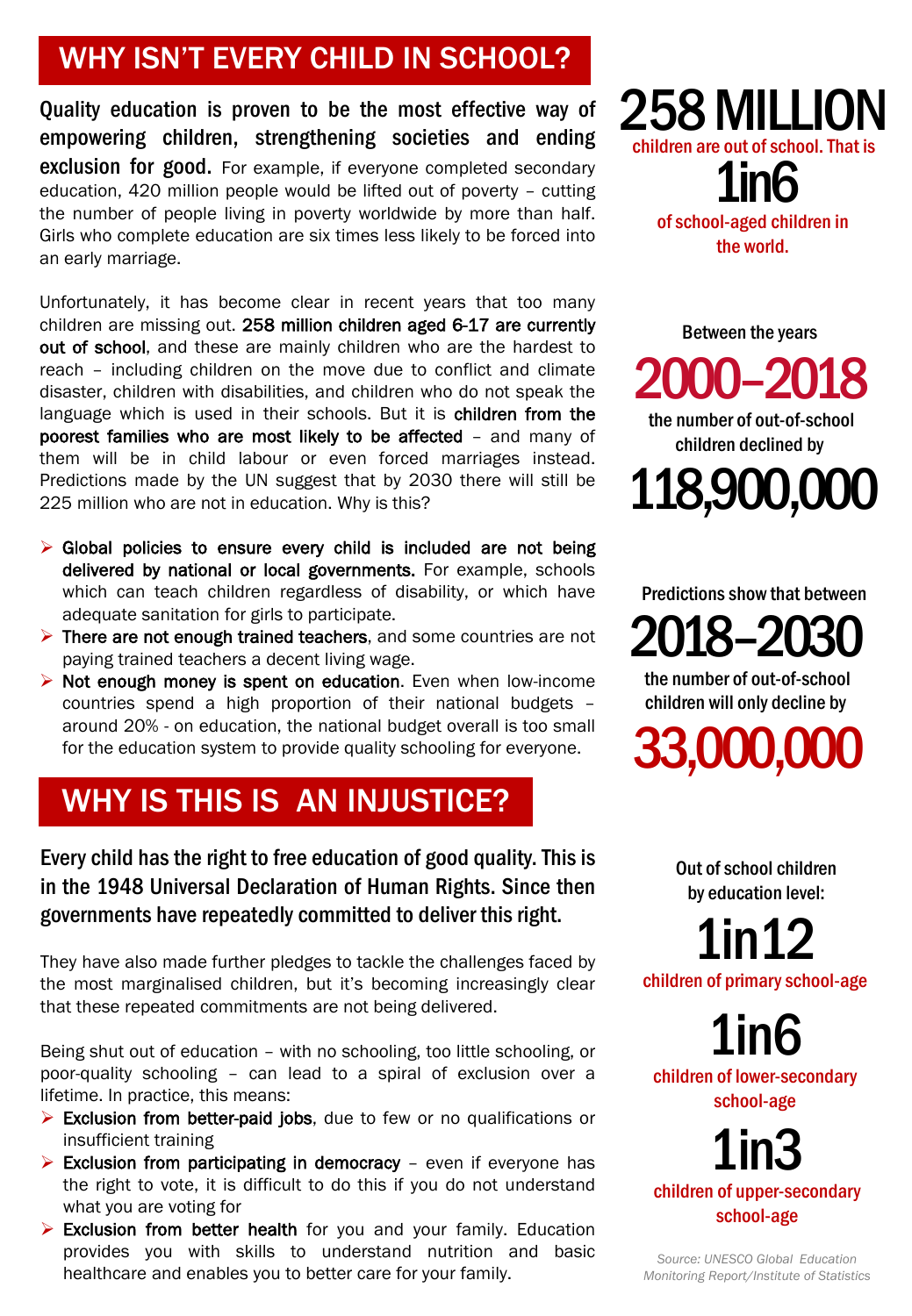## HOW CAN EVERY CHILD GO TO SCHOOL?

From 2000-2008, a huge amount of progress was made in reducing the number of children out of school. This was achieved due to increased pressure from citizens, and more money spent by national governments.

The increase in money came from a combination of a higher share of national budgets being allocated to education in lower-income countries, and more overseas aid given by wealthier countries to lowerincome countries. But in the last ten years that progress has slowed.

The main reason money is critical to delivering the right to education is because good quality schooling can only happen if it is provided by trained teachers – which requires paying regular salaries. More and better quality schools are also needed, particularly in poorer or more rural communities, as these are usually the places which have the fewest resources allocated to them.

- $\triangleright$  Even though it is the UN-recommended amount, 20% of a small national budget is not enough to cover a good quality education system. Budgets overall can be increased if international businesses pay their fair share of tax in these countries.
- $\triangleright$  Countries which provide aid need to increase this, and make sure their aid is targeted at the children most in need.
- $\triangleright$  If every low-income country increased its national spending on education to 20% of the budget, and if overseas aid continues at the same level as today, an additional \$39 billion will still be needed every year to get every child into school.

These all seem like huge challenges, but take a look at some of the other ways governments are spending public money – do you think some of this could go to education?